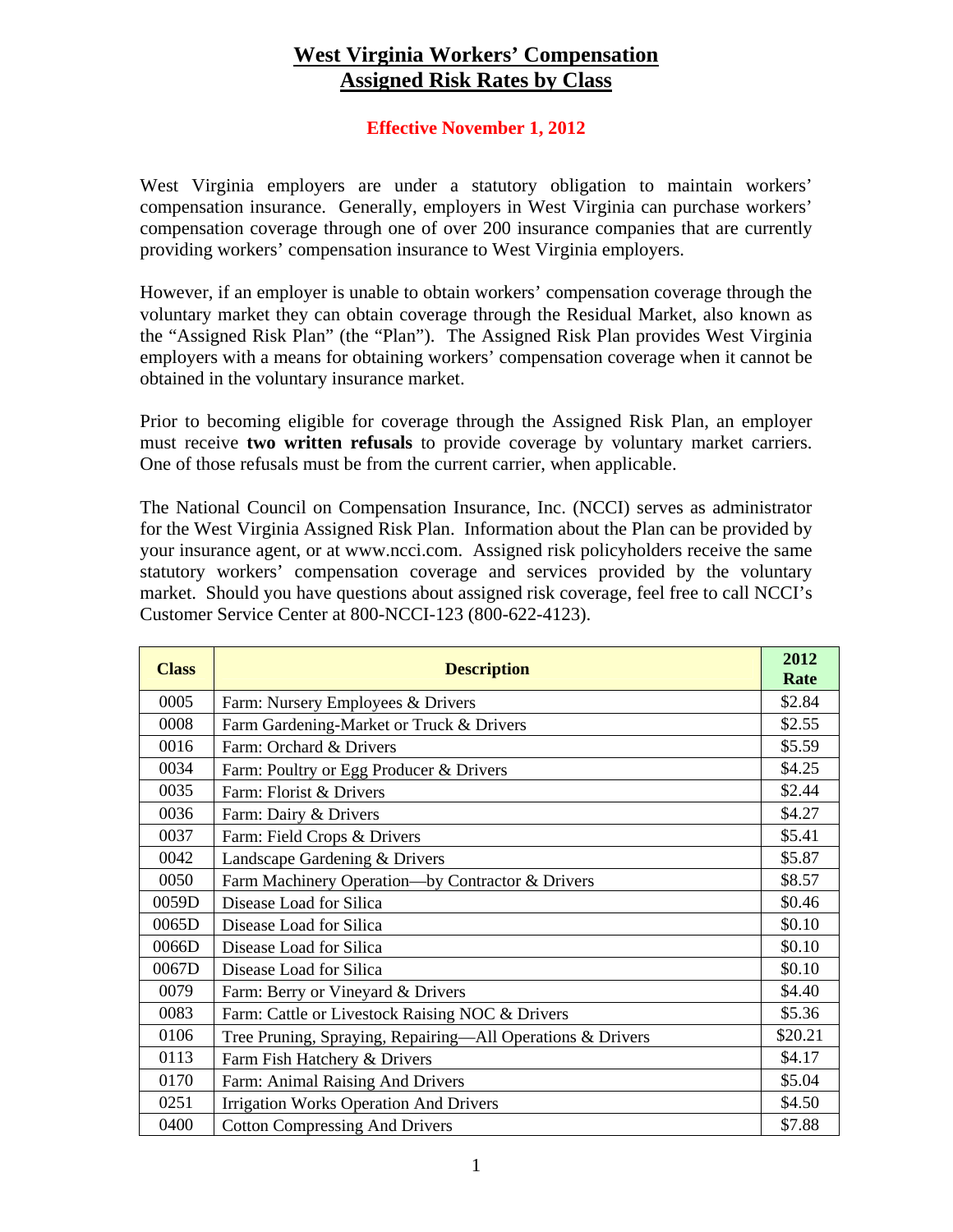| <b>Class</b> | <b>Description</b>                                                                                                              | 2012<br>Rate |
|--------------|---------------------------------------------------------------------------------------------------------------------------------|--------------|
| 0401         | <b>Cotton Gin Operation And Local Managers, Drivers</b>                                                                         | \$9.60       |
| 0771N        | Non-ratable code for 4771                                                                                                       | \$0.56       |
| 0908P        | Domestic Workers-Residences-Part-time                                                                                           | \$188.00     |
| 0913P        | Domestic Workers-Residences-Full time                                                                                           | \$361.00     |
| 0917         | Residential Cleaning Services by Contractor-Inside                                                                              | \$4.63       |
| 1005*        | Coal Mining - Surface & Drivers                                                                                                 | \$10.29      |
| 1016X*       | Coal Mining - NOC                                                                                                               | \$29.36      |
| 1164D        | Mining NOC - Not Coal - Underground - & Drivers                                                                                 | \$7.65       |
| 1165D        | Mining NOC - Not Coal - Surface - & Drivers                                                                                     | \$5.53       |
| 1320         | Oil or Gas Lease Operator - All Operations & Drivers                                                                            | \$4.89       |
| 1322         | Oil or Gas Well: Cleaning or Swabbing of Old Wells Having Previously<br>Produced Gas or Oil-by Contractor-No Drilling & Drivers | \$11.09      |
| 1430         | Smelting, Sintering or Refining - Lead - & Drivers                                                                              | \$7.64       |
| 1438         | Smelting, Sintering or Refining - Metals - Not Iron or Lead - NOC & Drivers                                                     | \$7.13       |
| 1452         | Ore Milling & Drivers                                                                                                           | \$3.84       |
| 1463         | Coal Billet or Briquette Mfg & Drivers                                                                                          | \$12.16      |
| 1472         | Distillation - Wood - & Drivers                                                                                                 | \$3.97       |
| 1624D        | Quarry NOC & Drivers                                                                                                            | \$5.56       |
| 1642         | Lime Mfg                                                                                                                        | \$5.36       |
| 1654         | Quarry-Cement Rock-Surface-And Drivers                                                                                          | \$10.30      |
| 1655         | Lime Mfg - Quarry - Surface - & Drivers                                                                                         | \$6.15       |
| 1699         | Rock Wool Mfg.                                                                                                                  | \$4.02       |
| 1701         | Cement Mfg                                                                                                                      | \$6.29       |
| 1710D        | Stone Crushing & Drivers                                                                                                        | \$6.30       |
| 1741D        | Flint or Spar Grinding & Drivers                                                                                                | \$4.47       |
| 1747         | Emery Works & Drivers                                                                                                           | \$3.30       |
| 1748         | Abrasive Wheel Mfg. And Drivers                                                                                                 | \$4.17       |
| 1803D        | Stone Cutting or Polishing NOC & Drivers                                                                                        | \$8.11       |
| 1852D        | Asbestos Goods Mfg                                                                                                              | \$3.34       |
| 1853         | Mica Goods Mfg. And Mica Preparing                                                                                              | \$2.16       |
| 1860         | Abrasive Paper or Cloth Preparation                                                                                             | \$2.42       |
| 1924         | Wire Drawing Or Cable Mfg.-Not Iron Or Steel                                                                                    | \$3.01       |
| 1925         | Die Casting Mfg.                                                                                                                | \$4.19       |
| 2002         | Macaroni Mfg                                                                                                                    | \$4.05       |
| 2003         | Bakery & Drivers, Route Supervisors                                                                                             | \$4.14       |
| 2014         | Grain or Feed Milling                                                                                                           | \$5.12       |
| 2016         | Breakfast Food Mfg.                                                                                                             | \$2.81       |
| 2021         | <b>Sugar Refining</b>                                                                                                           | \$5.22       |
| 2039         | Ice-Cream Mfg. & Drivers                                                                                                        | \$3.52       |
| 2041         | Candy, Chocolate, and Confection Mfg.                                                                                           | \$4.17       |
| 2065         | Milk Products Mfg NOC                                                                                                           | \$4.55       |
| 2070         | Creamery or Dairy & Route Supervisors, Drivers                                                                                  | \$6.33       |
| 2081         | <b>Butchering</b>                                                                                                               | \$5.44       |
| 2089         | Packing House - All Operations                                                                                                  | \$4.07       |
| 2095         | Meat Products Mfg NOC                                                                                                           | \$4.01       |
| 2105         | <b>Fruit Packing</b>                                                                                                            | \$3.52       |
| 2110         | Pickle Mfg.                                                                                                                     | \$3.11       |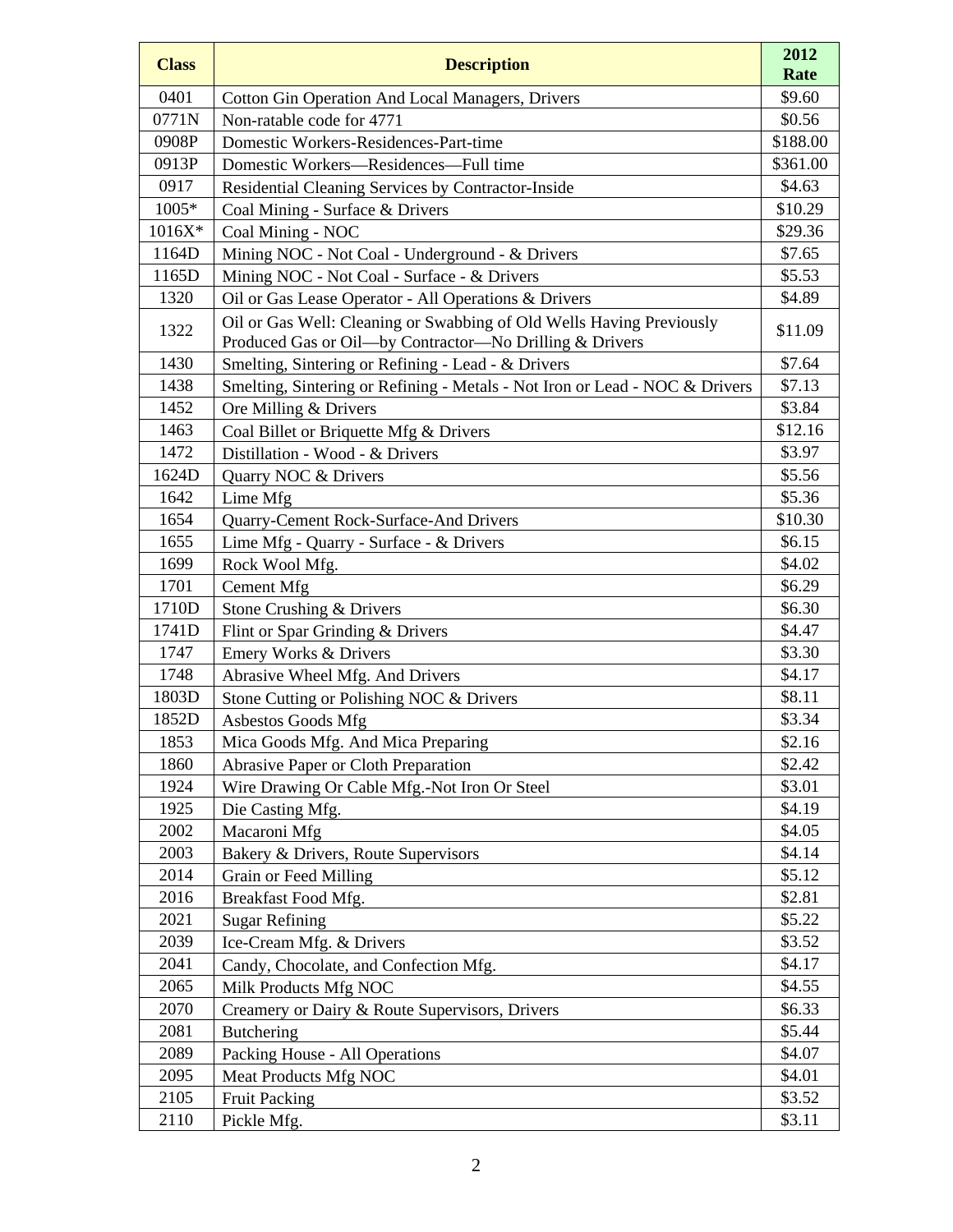| <b>Class</b> | <b>Description</b>                                                   | 2012<br>Rate |
|--------------|----------------------------------------------------------------------|--------------|
| 2111         | Cannery NOC                                                          | \$3.24       |
| 2112         | Fruit Evaporating or Preserving                                      | \$3.87       |
| 2114         | <b>Oyster Processing</b>                                             | \$2.21       |
| 2121         | Brewery And Drivers.                                                 | \$2.49       |
| 2130         | Spirituous Liquor Distillery                                         | \$3.56       |
| 2131         | <b>Spirituous Liquor Bottling</b>                                    | \$3.74       |
| 2143         | Fruit Juice Mfg. & Drivers                                           | \$4.01       |
| 2157         | Bottling NOC & Route Supervisors, Drivers                            | \$7.82       |
| 2172         | Cigarette Mfg                                                        | \$2.16       |
| 2174         | Tobacco Rehandling Or Warehousing                                    | \$3.53       |
| 2211         | Cotton Batting, Wadding or Waste Mfg.                                | \$7.96       |
| 2220         | Yarn or Thread Mfg - Cotton                                          | \$2.70       |
| 2286         | Wool Spinning And Weaving                                            | \$2.21       |
| 2288         | Felting Mfg                                                          | \$3.65       |
| 2300         | Plush Or Velvet Mfg                                                  | \$2.57       |
| 2302         | Silk Thread or Yarn Mfg                                              | \$2.24       |
| 2305         | Textile Fiber Mfg - Synthetic                                        | \$3.11       |
| 2361         | Hosiery Mfg.                                                         | \$2.01       |
| 2362         | Knit Goods Mfg NOC                                                   | \$1.81       |
| 2380         | Webbing Mfg.                                                         | \$3.14       |
| 2386         | Lace Mfg                                                             | \$1.68       |
| 2388         | Embroidery Mfg.                                                      | \$2.35       |
| 2402         | Carpet or Rug Mfg NOC                                                | \$3.16       |
| 2413         | Textile - Bleaching, Dyeing, Mercerizing, Finishing                  | \$2.40       |
| 2416         | Yarn Dyeing Or Finishing                                             | \$2.03       |
| 2417         | Cloth Printing.                                                      | \$2.09       |
| 2501         | Cloth, Canvas and Related Products Mfg. NOC                          | \$2.71       |
| 2503         | Dressmaking or Tailoring - Custom Exclusively                        | \$1.34       |
| 2534         | Feather Or Flower Mfg.-Artificial                                    | \$3.40       |
| 2570         | Mattress or Box Spring Mfg.                                          | \$3.92       |
| 2585         | Laundry NOC & Route Supervisors, Drivers                             | \$3.83       |
| 2586         | Cleaning Or Dyeing And Route Supervisors, Drivers                    | \$2.57       |
| 2587         | Towel or Toilet Supply Co. & Route Supervisors, Drivers              | \$5.00       |
| 2589         | Laundry and Dry Cleaning Store - Retail & Route Supervisors, Drivers | \$2.21       |
| 2600         | Fur Processing-Preparing Skins                                       | \$2.53       |
| 2623         | Tanning                                                              | \$5.98       |
| 2651         | Shoe Stock Mfg.                                                      | \$2.42       |
| 2660         | Boot or Shoe Mfg. NOC                                                | \$2.96       |
| 2670         | Glove Mfg.-Leather Or Textile                                        | \$2.19       |
| 2683         | Luggage Mfg                                                          | \$2.24       |
| 2688         | Leather Goods Mfg NOC                                                | \$4.01       |
| 2701         | Logging or Tree Removal-Log Hauling & Drivers                        | \$10.28      |
| 2702         | Logging or Tree Removal -Non Mechanized Operations                   | \$37.54      |
| 2709         | Logging or Tree Removal: Mechanized Equipment Operators              | \$27.40      |
| 2710         | Sawmill                                                              | \$11.54      |
| 2714         | Veneer Mfg                                                           | \$5.28       |
| 2731         | Planing or Molding Mill                                              | \$4.17       |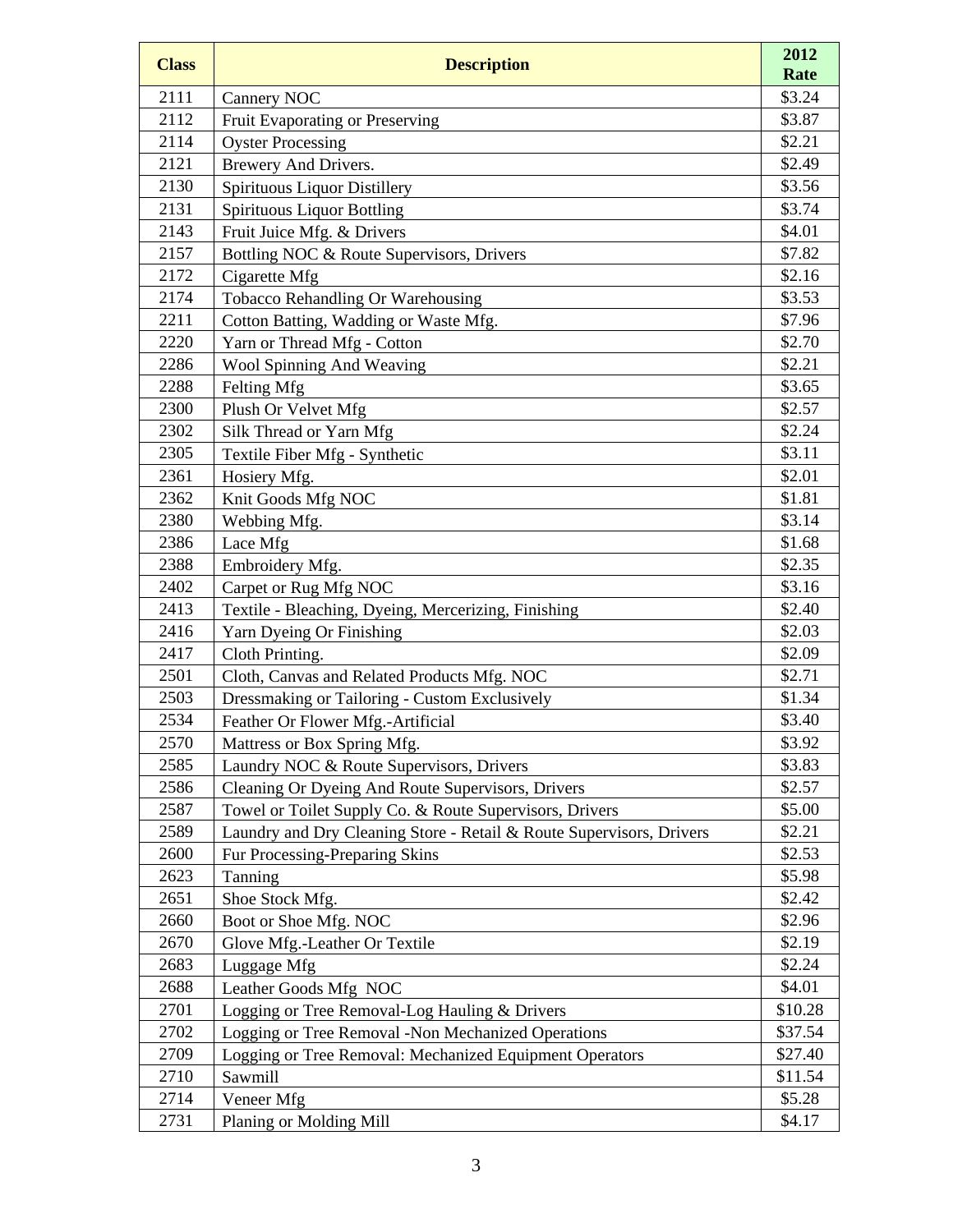| <b>Class</b> | <b>Description</b>                                                                                          | 2012<br>Rate |
|--------------|-------------------------------------------------------------------------------------------------------------|--------------|
| 2735         | Barrel Stock Mfg.—Wood                                                                                      | \$5.20       |
| 2759         | Pallet, Box or Box Shook Mfg. Wooden                                                                        | \$7.23       |
| 2790         | Pattern Making NOC                                                                                          | \$1.99       |
| 2797         | Manufactured, Modular, Or Prefabricated Home Manufacturing-Shop<br>Work-All Operations & Drivers            | \$5.97       |
| 2799         | Manufactured, Modular, Or Prefabricated Home Setup, Hookup, Or<br><b>Installation At Building Site</b>      | \$3.61       |
| 2802         | Carpentry - Shop Only - & Drivers                                                                           | \$5.97       |
| 2835         | <b>Brush or Broom Assembly</b>                                                                              | \$3.35       |
| 2836         | Brush Or Broom Mfg. NOC                                                                                     | \$3.52       |
| 2841         | Woodenware Manufacturing NOC                                                                                | \$4.66       |
| 2881         | Furniture Assembly - Wood - From Manufactured Parts                                                         | \$3.34       |
| 2883         | Furniture Mfg - Wood - NOC                                                                                  | \$3.86       |
| 2913         | Rattan, Willow Or Twisted Fiber Products Mfg                                                                | \$4.37       |
| 2915         | Veneer Products Mfg                                                                                         | \$3.87       |
| 2916         | Veneer Products Mfg - No Veneer Mfg                                                                         | \$4.58       |
| 2923         | Musical Instruments Mfg - Wood NOC                                                                          | \$2.86       |
| 2942         | Pencil, Penholder or Crayon Mfg.                                                                            | \$2.98       |
| 2960         | Wood Preserving & Drivers                                                                                   | \$5.17       |
| 3004         | Iron or Steel: Manufacturing: Steelmaking - & Drivers                                                       | \$3.89       |
| 3018         | Iron or Steel: Manufacturing: Rolling Mill & Drivers                                                        | \$4.10       |
| 3022         | Pipe or Tube Mfg NOC & Drivers                                                                              | \$4.23       |
| 3027         | Rolling Mill NOC & Drivers                                                                                  | \$3.35       |
| 3028         | Pipe or Tube Mfg - Iron or Steel - & Drivers                                                                | \$5.23       |
| 3030         | Iron or Steel: Fabrication: Ironworks or Steelworks-Shop-Structural &<br>Drivers                            | \$8.89       |
| 3040         | Iron or Steel: Fabrication: Iron Works - Shop - Ornamental - & Drivers                                      | \$6.25       |
| 3041         | Iron or Steel: Fabrication: Iron Works - Shop - Decorative or Artistic -<br>Foundries, Drivers              | \$5.13       |
| 3042         | Elevator Or Escalator Mfg.                                                                                  | \$5.76       |
| 3064         | <b>Sign Manufacturing Metal</b>                                                                             | \$4.76       |
| 3069         | Awning Mfg-Metal                                                                                            | \$6.31       |
| 3076         | Sheet Metal Products Mfg - Shop                                                                             | \$3.73       |
| 3081D        | Foundry - Ferrous - NOC                                                                                     | \$5.64       |
| 3082D        | <b>Foundry Steel Castings</b>                                                                               | \$6.31       |
| 3085D        | Foundry - Nonferrous                                                                                        | \$4.13       |
| 3110         | Forging Work - Drop or Machine                                                                              | \$4.82       |
| 3111         | Blacksmith                                                                                                  | \$3.02       |
| 3113         | Tool Mfg - Not Drop or Machine Forged - NOC                                                                 | \$2.45       |
| 3114         | Tool Mfg - Drop or Machine Forged - NOC: Machining or Finishing of<br><b>Tools or Die Making Operations</b> | \$3.16       |
| 3118         | Saw Mfg.                                                                                                    | \$2.40       |
| 3119         | Needle Mfg                                                                                                  | \$1.42       |
| 3122         | Cutlery Mfg NOC                                                                                             | \$2.63       |
| 3126         | Tool Mfg - Agricultural, Construction, Logging, Mining, Oil or Artesian<br>Well                             | \$2.94       |
| 3131         | Button Or Fastener Mfg.-Metal                                                                               | \$2.29       |
| 3132         | Nut or Bolt Mfg.                                                                                            | \$3.74       |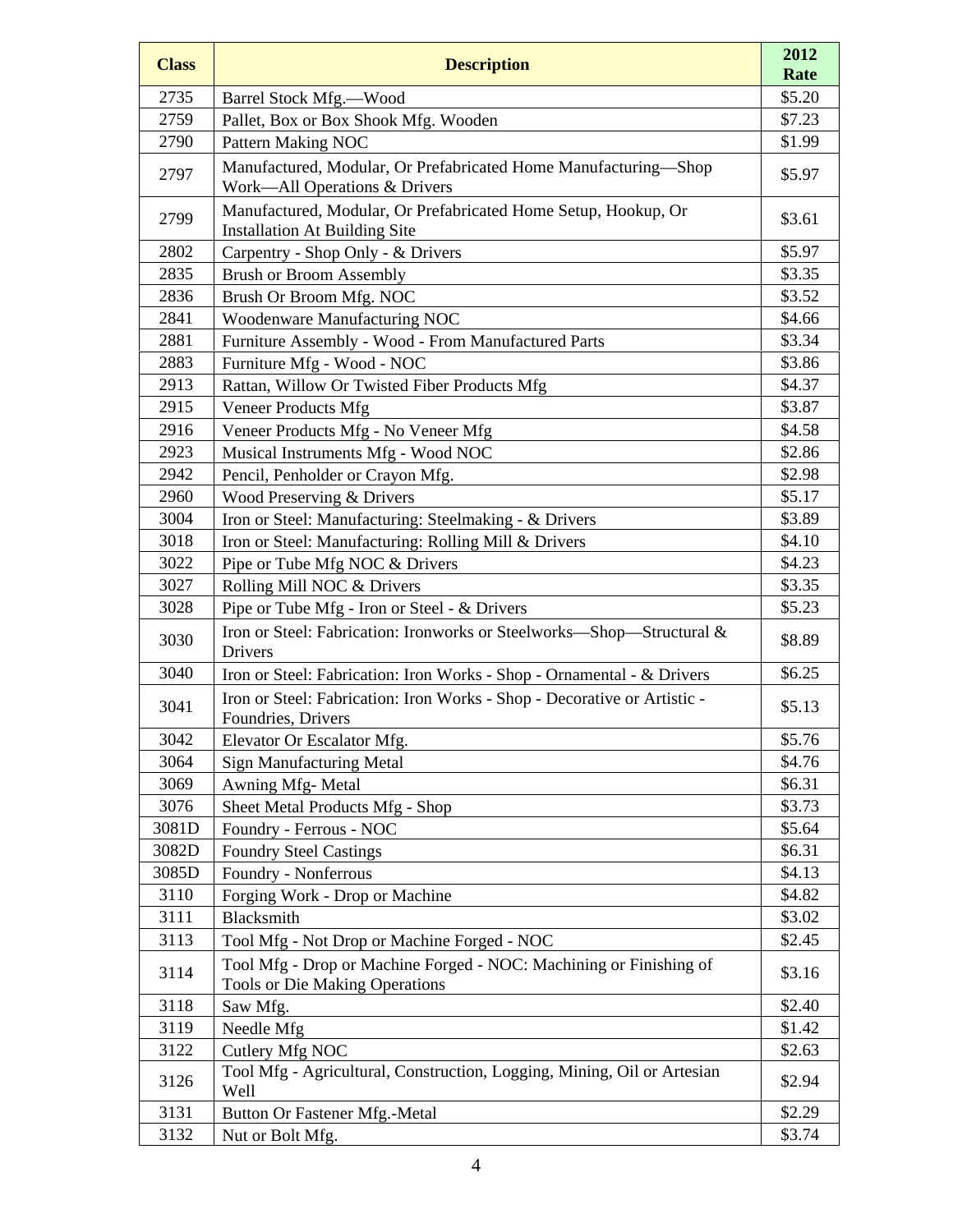| <b>Class</b> | <b>Description</b>                                               | 2012             |
|--------------|------------------------------------------------------------------|------------------|
|              |                                                                  | Rate             |
| 3145         | Screw Mfg.                                                       | \$3.04           |
| 3146         | Hardware Mfg. NOC                                                | \$3.17           |
| 3169         | Stove Mfg.                                                       | \$3.71           |
| 3175D        | Radiator or Heater Mfg.                                          | \$3.32           |
| 3179         | <b>Electrical Apparatus Mfg NOC</b>                              | \$2.37           |
| 3180         | Electric Or Gas Lighting Fixtures Mfg                            | \$3.16           |
| 3188<br>3220 | Plumbing Supplies Mfg, NOC                                       | \$2.71<br>\$2.26 |
|              | Can Mfg                                                          | \$4.02           |
| 3223<br>3224 | Lamp Or Portable Lantern Mfg                                     | \$3.27           |
| 3227         | Enamel or Agate Ware Mfg.                                        | \$3.79           |
| 3240         | Aluminum Ware Mfg.                                               | \$3.19           |
| 3241         | Wire Rope or Cable Mfg.-Iron or Steel                            | \$4.25           |
| 3255         | Wire Drawing-Iron Or Steel.<br>Wire Cloth Mfg                    | \$2.27           |
| 3257         | Wire Goods Mfg. NOC                                              | \$4.23           |
| 3270         | Eyelet Mfg.                                                      | \$2.84           |
| 3300         | Bed Spring or Wire Mattress Mfg.                                 | \$5.64           |
| 3303         | Spring Mfg.                                                      | \$3.84           |
| 3307         | Heat-Treating-Metal                                              | \$4.09           |
| 3315         | <b>Brass or Copper Goods Mfg</b>                                 | \$4.76           |
| 3334         | Tin Foil Mfg.                                                    | \$4.43           |
| 3336         | <b>Type Foundry</b>                                              | \$3.99           |
| 3365         | Welding or Cutting NOC & Drivers                                 | \$8.80           |
| 3372         | Electroplating                                                   | \$4.61           |
| 3373         | Galvanizing or Tinning - Not Electrolytic                        | \$5.43           |
| 3383         | Jewelry Mfg.                                                     | \$1.62           |
| 3385         | Watch Mfg                                                        | \$1.13           |
| 3400         | Metal Stamped Goods Mfg NOC                                      | \$4.25           |
| 3507         | Construction or Agricultural Machinery Mfg                       | \$5.22           |
| 3515         | Textile Machinery Mfg.                                           | \$2.60           |
| 3548         | Printing Or Bookbinding Machine Mfg                              | \$2.01           |
| 3559         | Confection Machine Mfg.                                          | \$3.47           |
| 3574         | Computing, Recording or Office Machine Mfg, NOC                  | \$1.54           |
| 3581         | Fuel Injection Device Mfg                                        | \$2.03           |
| 3612         | Pump Mfg.                                                        | \$3.74           |
| 3620         | Boiler making                                                    | \$4.56           |
| 3629         | Precision Machined Parts Mfg. NOC                                | \$2.16           |
| 3632         | Machine Shop NOC                                                 | \$4.43           |
| 3634         | Valve Mfg                                                        | \$2.22           |
| 3635         | Gear Mfg or Grinding                                             | \$3.11           |
| 3638         | <b>Ball Or Roller Bearing Mfg</b>                                | \$2.17           |
| 3642         | Battery Mfg. - Dry                                               | \$1.39           |
| 3643         | Electric Power or Transmission Equipment Mfg.                    | \$2.57           |
| 3647         | Battery Mfg - Storage                                            | \$3.01           |
| 3648         | Automotive Lighting, Ignition, or Starting Apparatus Mfg. NOC    | \$1.65           |
| 3681         | Television, Radio, Telephone or Telecommunication Device Mfg NOC | \$1.23           |
| 3685         | Instrument Mfg, NOC                                              | \$1.39           |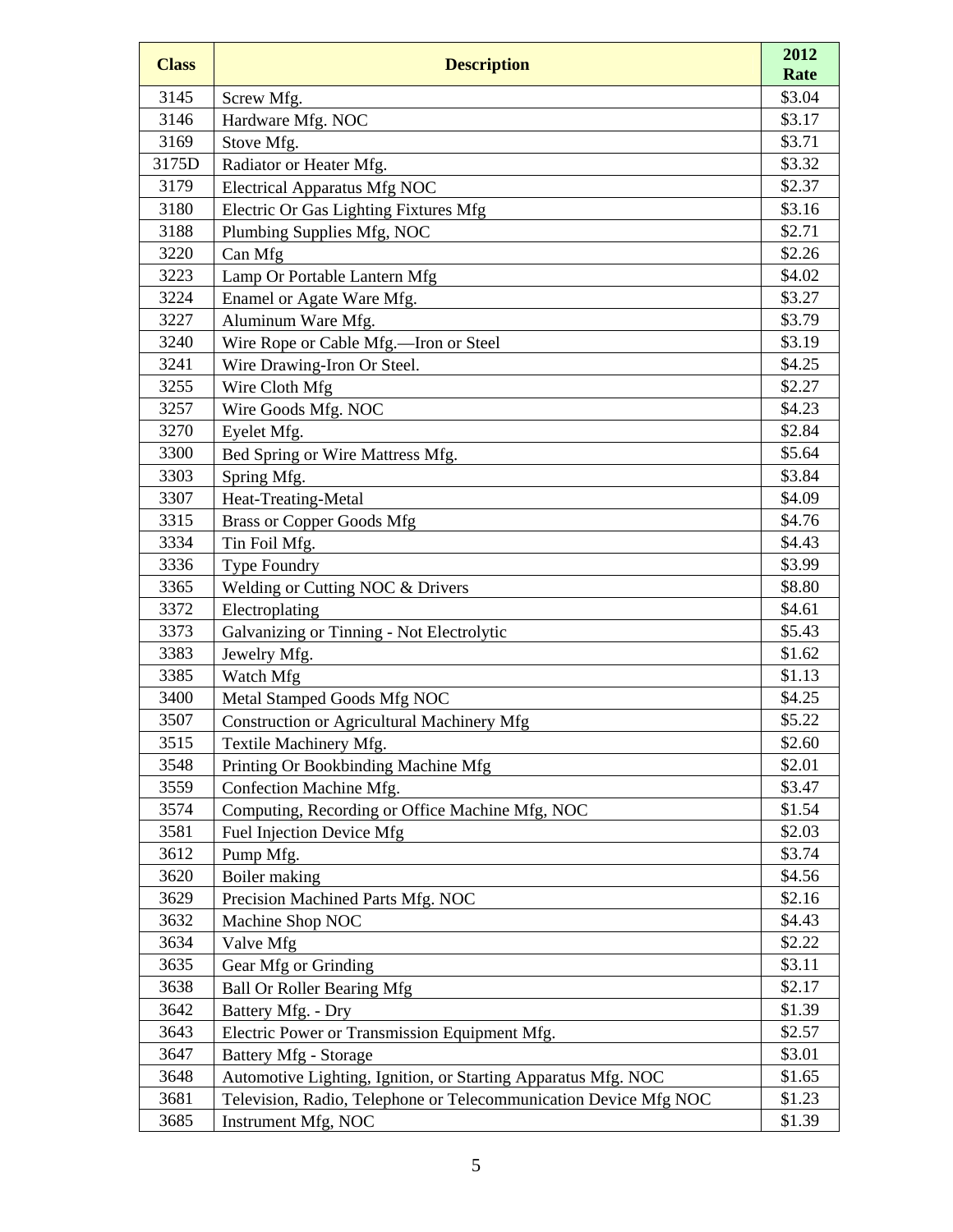| <b>Class</b> | <b>Description</b>                                               | 2012             |
|--------------|------------------------------------------------------------------|------------------|
|              |                                                                  | Rate             |
| 3719<br>3724 | Oil Still Erection Or Repair                                     | \$2.32<br>\$6.64 |
| 3726         | Machinery or Equipment Erection or Repair NOC & Drivers          | \$5.62           |
| 3803         | Boiler Installation or Repair - Steam                            | \$3.07           |
| 3807         | Automobile Wheel Mfg.-Metal-Not Cast<br>Automobile Radiator Mfg  | \$2.96           |
| 3808         | Automobile Mfg or Assembly                                       | \$4.53           |
| 3821         | Automobile Recycling & Drivers                                   | \$6.70           |
| 3822         | Automobile, Bus, Truck or Trailer Body Mfg: Die Pressed Steel    | \$6.83           |
| 3824         | Automobile, Bus, Truck or Trailer Body Mfg: NOC                  | \$5.48           |
| 3826         | Aircraft Engine Mfg.                                             | \$1.18           |
| 3827         | Automobile Engine Mfg.                                           | \$2.17           |
| 3830         | Airplane Mfg.                                                    | \$2.29           |
| 3851         | Motorcycle Mfg. Or Assembly                                      | \$3.83           |
| 3865         | Baby Carriage Mfg.                                               | \$2.52           |
| 3881         | Car Mfg. - Railroad - & Drivers                                  | \$4.97           |
| 4000         | Sand or Gravel Digging & Drivers                                 | \$5.97           |
| 4021         | Brick or Clay Products Mfg. NOC & Drivers                        | \$5.17           |
| 4024D        | Refractory Products Mfg & Drivers                                | \$3.82           |
| 4034         | Concrete Products Mfg & Drivers                                  | \$5.90           |
| 4036         | Plasterboard or Plaster Block Mfg. & Drivers                     | \$2.57           |
| 4038         | Plaster Statuary or Ornament Mfg.                                | \$3.53           |
| 4053         | Pottery Mfg.: China or Tableware                                 | \$3.83           |
| 4061         | Pottery Mfg. Earthenware-Glazed or Porcelain-Hand Molded or Cast | \$7.23           |
| 4062         | Pottery Mfg: Porcelain Ware—Mechanical Press Forming             | \$2.58           |
| 4101         | Glass Mfg - & Drivers                                            | \$3.27           |
| 4109         | Integrated Circuit Mfg.                                          | \$1.00           |
| 4110         | Electric Bulb Mfg.                                               | \$1.91           |
| 4111         | Glassware Mfg. - No Automatic Blowing Machines                   | \$3.29           |
| 4113         | Glass Mfg. - Cut                                                 | \$1.95           |
| 4114         | Glassware Mfg NOC                                                | \$3.94           |
| 4130         | <b>Glass Merchant</b>                                            | \$4.69           |
| 4131         | Mirror Mfg.                                                      | \$3.97           |
| 4133         | Cathedral or Art Glass Window Mfg.                               | \$4.27           |
| 4149         | <b>Optical Goods Mfg. NOC</b>                                    | \$1.00           |
| 4206         | Pulp Mfg - Ground Wood Process                                   | \$4.07           |
| 4207         | <b>Pulp Mfg - Chemical Process</b>                               | \$1.54           |
| 4239         | Paper Mfg                                                        | \$3.02           |
| 4240         | Box Mfg. - Set-Up Paper                                          | \$3.17           |
| 4243         | Box Mfg. - Folding Paper - NOC                                   | \$2.86           |
| 4244         | Corrugated or Fiberboard Container Mfg.                          | \$3.52           |
| 4250         | Paper Coating                                                    | \$2.16           |
| 4251         | Stationery Mfg.                                                  | \$3.34           |
| 4263         | Fiber Goods Mfg                                                  | \$3.14           |
| 4273         | Bag Mfg - Plastic or Paper                                       | \$3.35           |
| 4279         | Paper Goods Mfg NOC                                              | \$2.96           |
| 4282         | Dress Pattern Mfg.-Paper                                         | \$2.80           |
| 4283         | Building or Roofing Paper or Felt Preparation - No Installation  | \$3.43           |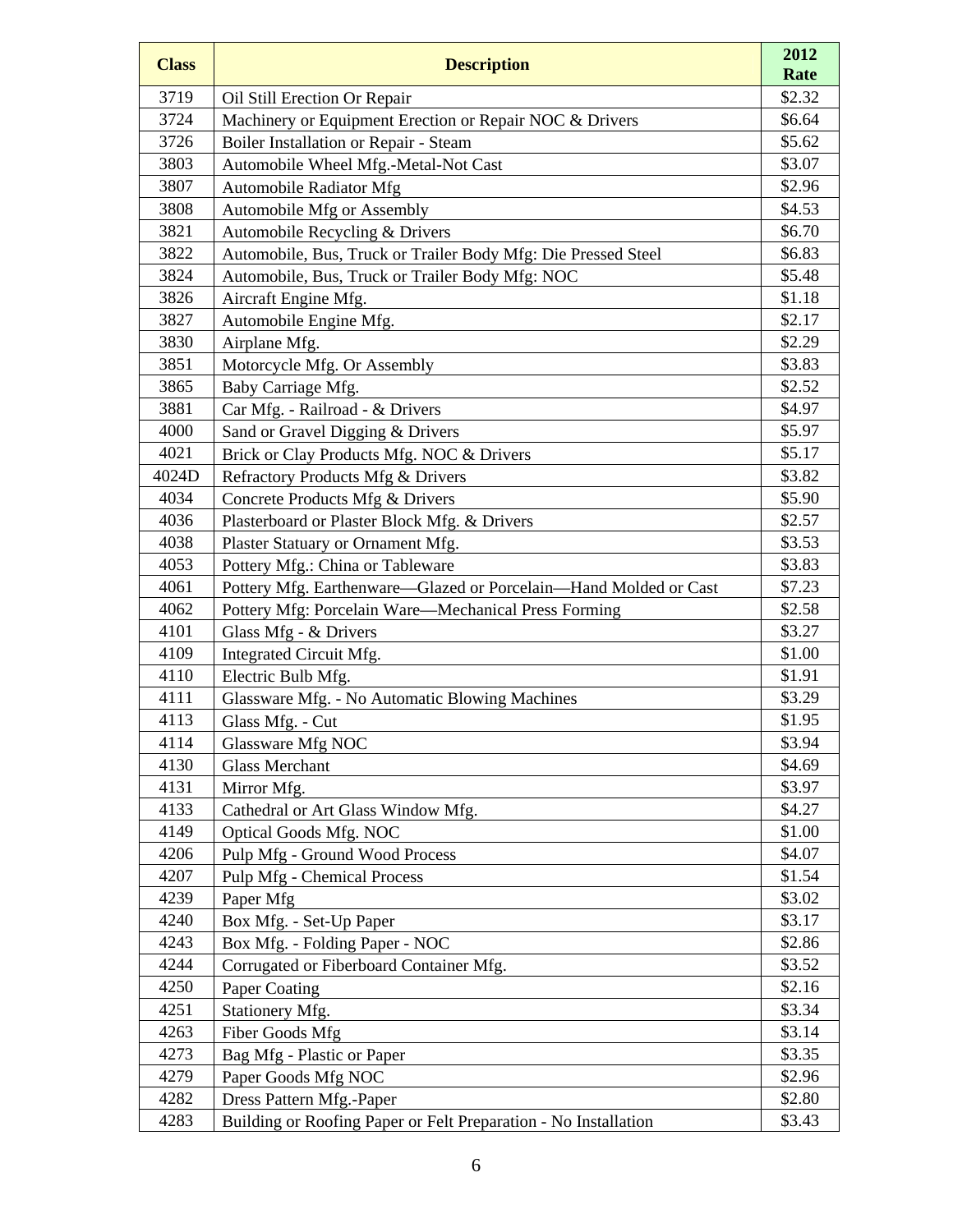| <b>Class</b> | <b>Description</b>                                                                                | 2012<br>Rate |
|--------------|---------------------------------------------------------------------------------------------------|--------------|
| 4299         | Printing                                                                                          | \$2.31       |
| 4304         | Newspaper Publishing                                                                              | \$5.00       |
| 4307         | Bookbinding                                                                                       | \$1.81       |
| 4351         | Photoengraving                                                                                    | \$1.18       |
| 4352         | Engraving                                                                                         | \$1.60       |
| 4360         | Motion Picture: Development Of Negatives, Printing And All Subsequent<br>Operations               | \$1.28       |
| 4361         | Photographer - All Employees & Clerical, Salespersons, Drivers                                    | \$1.46       |
| 4410         | Rubber Goods Mfg NOC                                                                              | \$3.89       |
| 4420         | Rubber Tire Mfg                                                                                   | \$5.33       |
| 4431         | Magnetic And Optical Recording Media Mfg                                                          | \$1.85       |
| 4432         | Pen Mfg                                                                                           | \$2.22       |
| 4439         | Lacquer or Spirit Varnish Mfg.                                                                    | \$2.47       |
| 4452         | Plastics Mfg - Fabricated Products NOC                                                            | \$3.84       |
| 4459         | Plastics Mfg Sheets, Rods, or Tubes                                                               | \$2.96       |
| 4470         | Cable Mfg.-Insulated Electrical                                                                   | \$2.84       |
| 4484         | Plastics Manufacturing: Molded Products NOC                                                       | \$2.96       |
| 4493         | Fabric Coating or Impregnating NOC                                                                | \$3.22       |
| 4511         | <b>Analytical Chemist</b>                                                                         | \$0.75       |
| 4557         | Ink Mfg.                                                                                          | \$2.39       |
| 4558         | Paint Mfg                                                                                         | \$2.19       |
| 4565X        | Carbon Manufacturing - WV State Special                                                           | \$2.49       |
| 4568         | Salt, Borax or Potash Producing or Refining & Drivers                                             | \$3.63       |
| 4581         | Phosphate Works And Drivers                                                                       | \$1.75       |
| 4583         | Fertilizer Mfg & Drivers                                                                          | \$5.04       |
| 4611         | Drug, Medicine or Pharmaceutical Preparation, Compounding or Blending -<br>No Mfg. Of Ingredients | \$1.21       |
| 4635         | Oxygen or Hydrogen Mfg & Drivers                                                                  | \$2.89       |
| 4653         | Glue Mfg & Drivers                                                                                | \$2.24       |
| 4665         | Rendering Works NOC & Drivers                                                                     | \$10.37      |
| 4670         | Cottonseed Oil Mfg.-Mechanical And Drivers                                                        | \$5.56       |
| 4683         | Oil Mfg. - Vegetable - NOC                                                                        | \$3.12       |
| 4686         | Oil Mfg.-Vegetable-Solvent Extraction Process                                                     | \$2.62       |
| 4692         | <b>Dental Laboratory</b>                                                                          | \$0.67       |
| 4693         | Pharmaceutical or Surgical Goods Mfg. NOC                                                         | \$1.13       |
| 4703         | Corn Products Mfg                                                                                 | \$2.78       |
| 4717         | <b>Butter Substitute Mfg</b>                                                                      | \$2.62       |
| 4720         | Soap or Synthetic Detergent Mfg.                                                                  | \$2.37       |
| 4740         | Oil Refining - Petroleum - & Drivers                                                              | \$1.90       |
| 4741         | Asphalt or Tar Distilling or Refining & Drivers                                                   | \$2.14       |
| 4751         | Synthetic Rubber Mfg                                                                              | \$3.07       |
| 4771N        | Explosives or Ammunition Mfg: NOC & Drivers                                                       | \$3.16       |
| 4777         | Explosives Distributors & Drivers                                                                 | \$7.83       |
| 4825         | Drug, Medicine or Pharmaceutical Preparation Mfg. - Includes Mfg. Of<br>Ingredients               | \$0.98       |
| 4828         | Chemical Blending or Mixing NOC - All Operations and Drivers                                      | \$2.29       |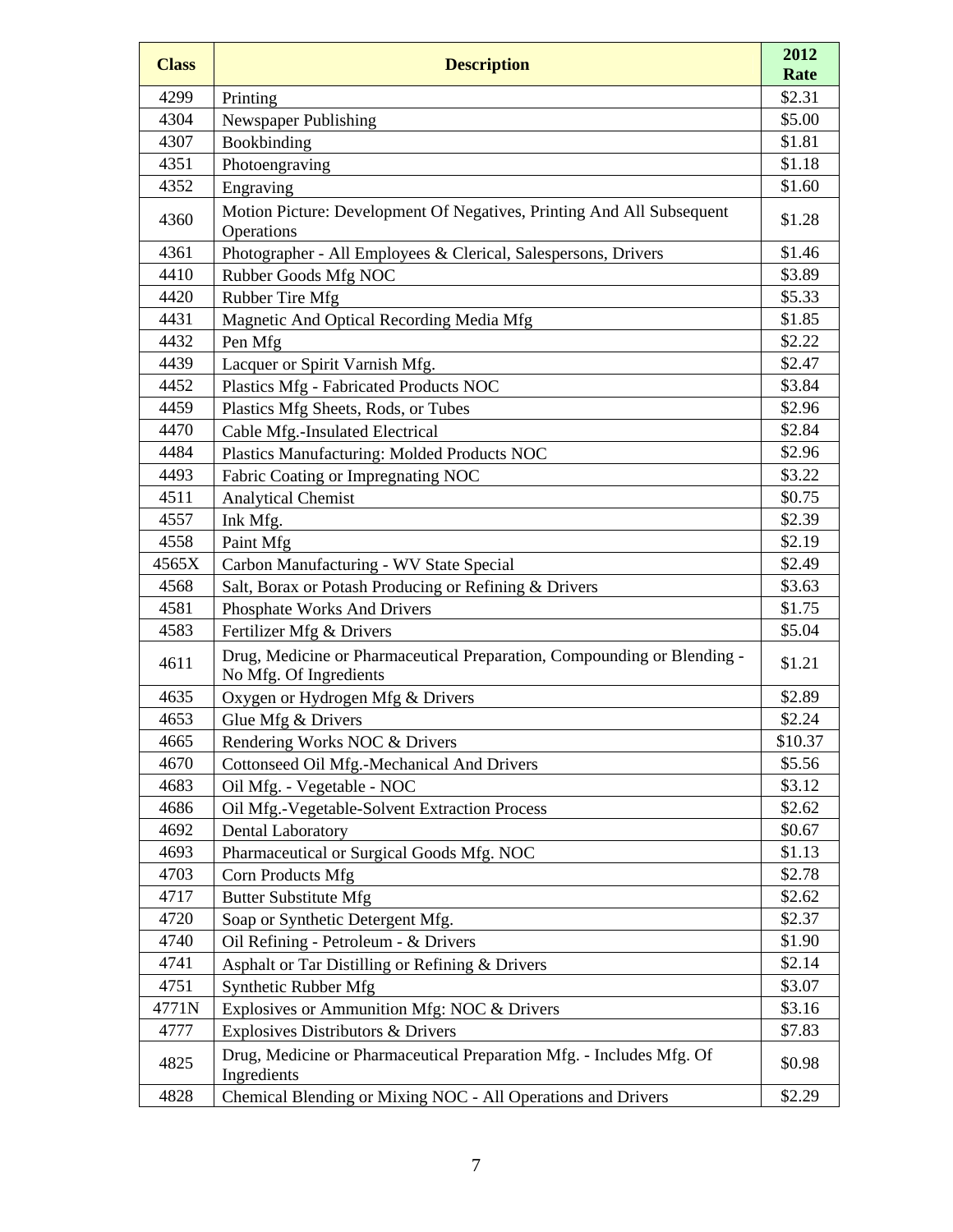| <b>Class</b> | <b>Description</b>                                                                             | 2012<br>Rate |
|--------------|------------------------------------------------------------------------------------------------|--------------|
| 4829         | Chemical Manufacturing NOC - All Operations & Drivers-INCLUDES<br><b>BLENDING OR MIXING</b>    | \$1.65       |
| 4902         | Sporting Goods Mfg. NOC                                                                        | \$3.02       |
| 4923         | Photographic Supplies Mfg.                                                                     | \$1.50       |
| 5020         | Ceiling Installation - Suspended Acoustical Grid Type                                          | \$6.03       |
| 5022         | <b>Masonry NOC</b>                                                                             | \$8.39       |
| 5037         | Painting: Metal Structures - Over Two Stories in Height - & Drivers                            | \$35.86      |
| 5040         | Iron or Steel: Erection - Frame Structures                                                     | \$19.39      |
| 5057         | Iron or Steel: Erection NOC                                                                    | \$9.55       |
| 5059         | Iron or Steel: Erection - Frame Structures Not Over Two Stories in Height                      | \$31.29      |
| 5069         | Iron or Steel: Erection - Construction of Dwellings not over two Stories in<br>Height          | \$38.10      |
| 5102         | Door, Door Frame or Sash Erection - Metal or Metal Covered                                     | \$7.13       |
| 5146         | Furniture or Fixtures Installation - Portable - NOC                                            | \$5.43       |
| 5160         | <b>Elevator Erection or Repair</b>                                                             | \$4.23       |
| 5183         | Plumbing NOC & Drivers                                                                         | \$3.52       |
| 5188         | Automatic Sprinkler Installation & Drivers                                                     | \$3.76       |
| 5190         | Electrical Wiring - Within Buildings & Drivers                                                 | \$3.53       |
| 5191         | Office Machine Installation, Inspection, Adjustment or Repair                                  | \$1.11       |
| 5192         | Vending or Coin Operated Machines - Installation, Service or Repair &<br>Salespersons, Drivers | \$3.92       |
| 5213         | <b>Concrete Construction NOC</b>                                                               | \$7.68       |
| 5215         | Concrete Work - Incidental to the Construction of Private Residence                            | \$5.26       |
| 5221         | Concrete or Cement Work - Floors, Driveways, Yards or Sidewalks &<br>Drivers                   | \$4.51       |
| 5222         | Concrete Construction in Connection with Bridges or Culverts                                   | \$12.51      |
| 5223         | Swimming Pool Construction - Not Iron or Steel - & Drivers                                     | \$5.48       |
| 5348         | Ceramic Tile, Indoor Stone, Marble, or Mosaic Work                                             | \$4.86       |
| 5402         | Hothouse Erection-All Operations                                                               | \$4.20       |
| 5403         | Carpentry NOC.                                                                                 | \$8.34       |
| 5437         | Carpentry - Installation of Cabinet Work or Interior Trim                                      | \$5.54       |
| 5443         | Lathing & Drivers                                                                              | \$4.33       |
| 5445         | Wallboard Installation within Buildings & Drivers                                              | \$5.18       |
| 5462         | Glazier - Away From Shop & Drivers                                                             | \$6.74       |
| 5472         | Asbestos Contractor - Pipe and Boiler Work Exclusively & Drivers                               | \$6.74       |
| 5473         | Asbestos Contractor - NOC & Drivers                                                            | \$9.56       |
| 5474         | Painting or Paperhanging NOC & Shop Operations, Drivers                                        | \$6.03       |
| 5478         | Floor Covering Installation—Resilient Flooring—Carpet and Laminate<br>Flooring                 | \$5.44       |
| 5479         | Insulation Work NOC & Drivers                                                                  | \$6.29       |
| 5480         | Plastering NOC & Drivers                                                                       | \$6.54       |
| 5491         | Paperhanging & Drivers                                                                         | \$3.38       |
| 5506         | Street or Road Construction: Paving or Repaving & Drivers                                      | \$9.30       |
| 5507         | Street or Road Construction: Subsurface Work & Drivers                                         | \$4.66       |
| 5508D        | Street or Road Construction: Rock Excavation & Drivers                                         | \$15.16      |
| 5535         | Awning Erection-Metal-Erection of Metal Awnings Exclusively & Drivers                          | \$5.74       |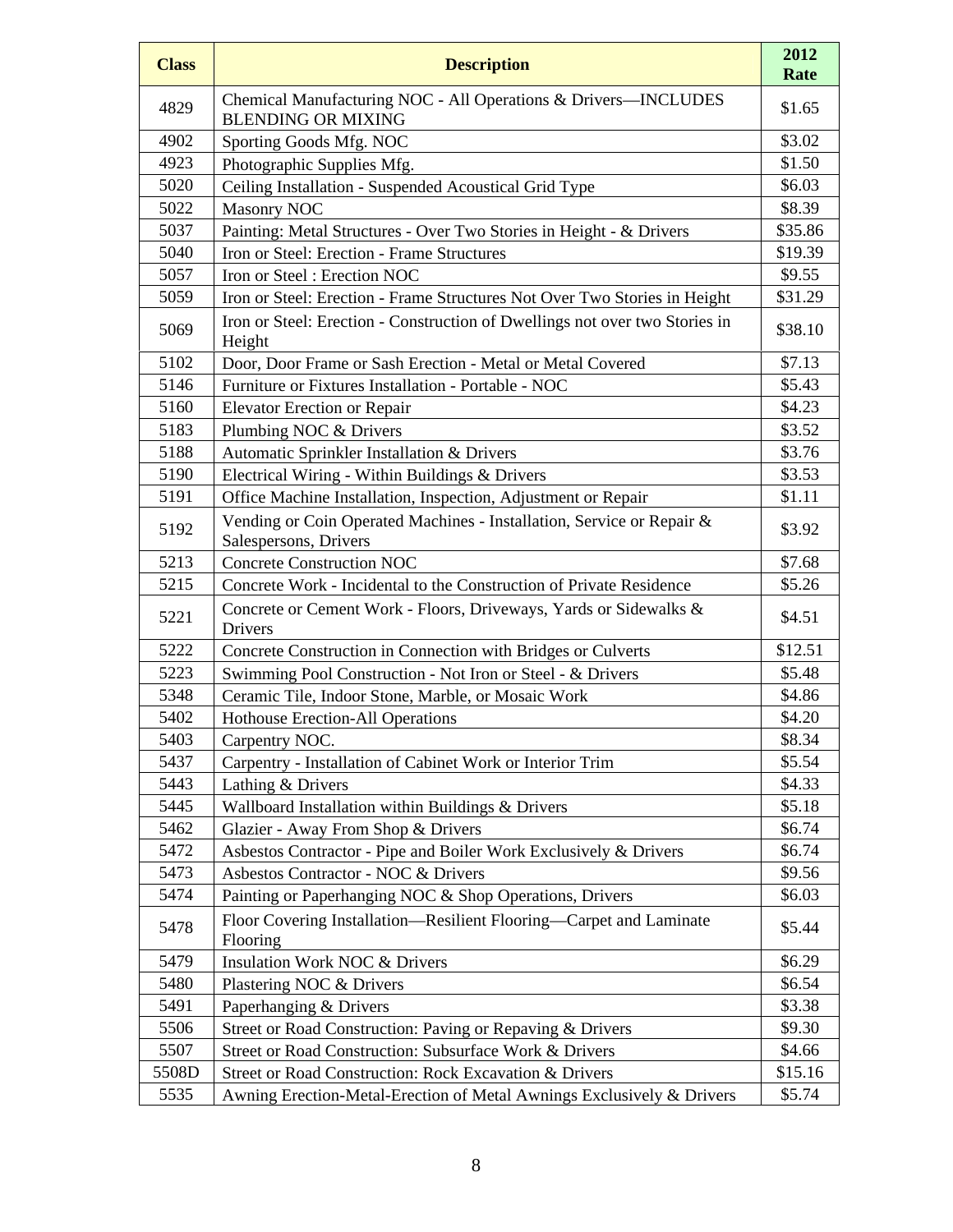| <b>Class</b> | <b>Description</b>                                                                                              | 2012<br>Rate |
|--------------|-----------------------------------------------------------------------------------------------------------------|--------------|
| 5537         | Heating, Ventilation, Air-Conditioning and Refrigeration Systems-<br>Installation, Service and Repair & Drivers | \$5.62       |
| 5551         | Roofing - All Kinds & Drivers                                                                                   | \$19.62      |
| 5606         | Contractor-Project Manager, Construction Executive, Construction<br>Manager or Construction Superintendent      | \$1.37       |
| 5610         | <b>Cleaners-Debris Removal</b>                                                                                  | \$5.77       |
| 5645         | Carpentry - Detached One or Two Family Dwellings                                                                | \$14.85      |
| 5651         | Carpentry - Dwellings - Three Stories or Less                                                                   | \$13.93      |
| 5703         | <b>Building Raising or Moving</b>                                                                               | \$20.70      |
| 5705         | Salvage Operation-No Wrecking Or Any Structural Operations                                                      | \$10.94      |
| 5951         | Serum, Anti-Toxin Or Virus Mfg. And Drivers                                                                     | \$0.59       |
| 6003         | Pile Driving                                                                                                    | \$8.09       |
| 6005         | Jetty or Breakwater Construction - All Operations to Completion & Drivers                                       | \$5.95       |
| 6017         | Dam or Lock Construction: Concrete Work - All Operations                                                        | \$7.95       |
| 6018         | Dam or Lock Construction: Earth Moving or Placing - All Operations &<br>Drivers                                 | \$3.27       |
| 6045         | Levee Construction-All Operations To Completion And Drivers                                                     | \$4.05       |
| 6204         | Drilling NOC & Drivers                                                                                          | \$11.13      |
| 6206         | Oil Or Gas Well: Cementing And Drivers                                                                          | \$6.18       |
| 6213         | Oil or Gas Well: Specialty Tool Operation NOC - By Contractor - All<br>Employees & Drivers                      | \$3.14       |
| 6214         | Oil Or Gas Well: Perforating Of Casing-All Employees And Drivers                                                | \$4.71       |
| 6216         | Oil or Gas Lease Work NOC-by Contractor & Drivers                                                               | \$7.98       |
| 6217         | <b>Excavation &amp; Drivers</b>                                                                                 | \$6.46       |
| 6229         | Irrigation or Drainage System Construction & Drivers                                                            | \$4.64       |
| 6233         | Oil or Gas Pipeline construction & Drivers                                                                      | \$5.84       |
| 6235         | Oil or Gas Well: Drilling or Redrilling & Drivers                                                               | \$14.72      |
| 6236         | Oil or Gas Well: Installation or Recovery of Casing & Drivers                                                   | \$11.71      |
| 6237         | Oil or Gas Well: Instrument Logging or Survey Work & Drivers                                                    | \$2.13       |
| 6251D        | Tunneling - Not Pneumatic - All Operations                                                                      | \$9.34       |
| 6252D        | <b>Shaft Sinking - All Operations</b>                                                                           | \$12.15      |
| 6260D        | Tunneling - Pneumatic - All Operations                                                                          | \$11.07      |
| 6306         | Sewer Construction - All Operations & Drivers                                                                   | \$5.53       |
| 6319         | Gas Main or Connection Construction & Drivers                                                                   | \$4.51       |
| 6325         | Conduit Construction - For Cables or Wires - & Drivers                                                          | \$7.67       |
| 6400         | Fence Erection - Metal                                                                                          | \$7.78       |
| 6503         | Potato Chip, Popcorn & Snack Chip Mfg. NOC                                                                      | \$3.25       |
| 6504         | Food Sundries Mfg NOC                                                                                           | \$3.25       |
| 6702M*       | Railroad Construction-All Operations Including Clerical, Salespersons And<br>Drivers-Program I                  | \$10.50      |
| 6703M*       | Railroad Construction-All Operations Including Clerical, Salespersons And<br>Drivers-Program II                 | \$20.20      |
| 6704M*       | Railroad Construction-All Operations Including Clerical, Salespersons And<br>Drivers-Program II State Act       | \$11.66      |
| 6801F        | Boatbuilding-Wood-NOC And Drivers.                                                                              | \$7.07       |
| 6811         | Boatbuilding-Wood-NOC And Drivers                                                                               | \$5.51       |
| 6824F        | <b>Boatbuilding Or Repair And Drivers</b>                                                                       | \$16.50      |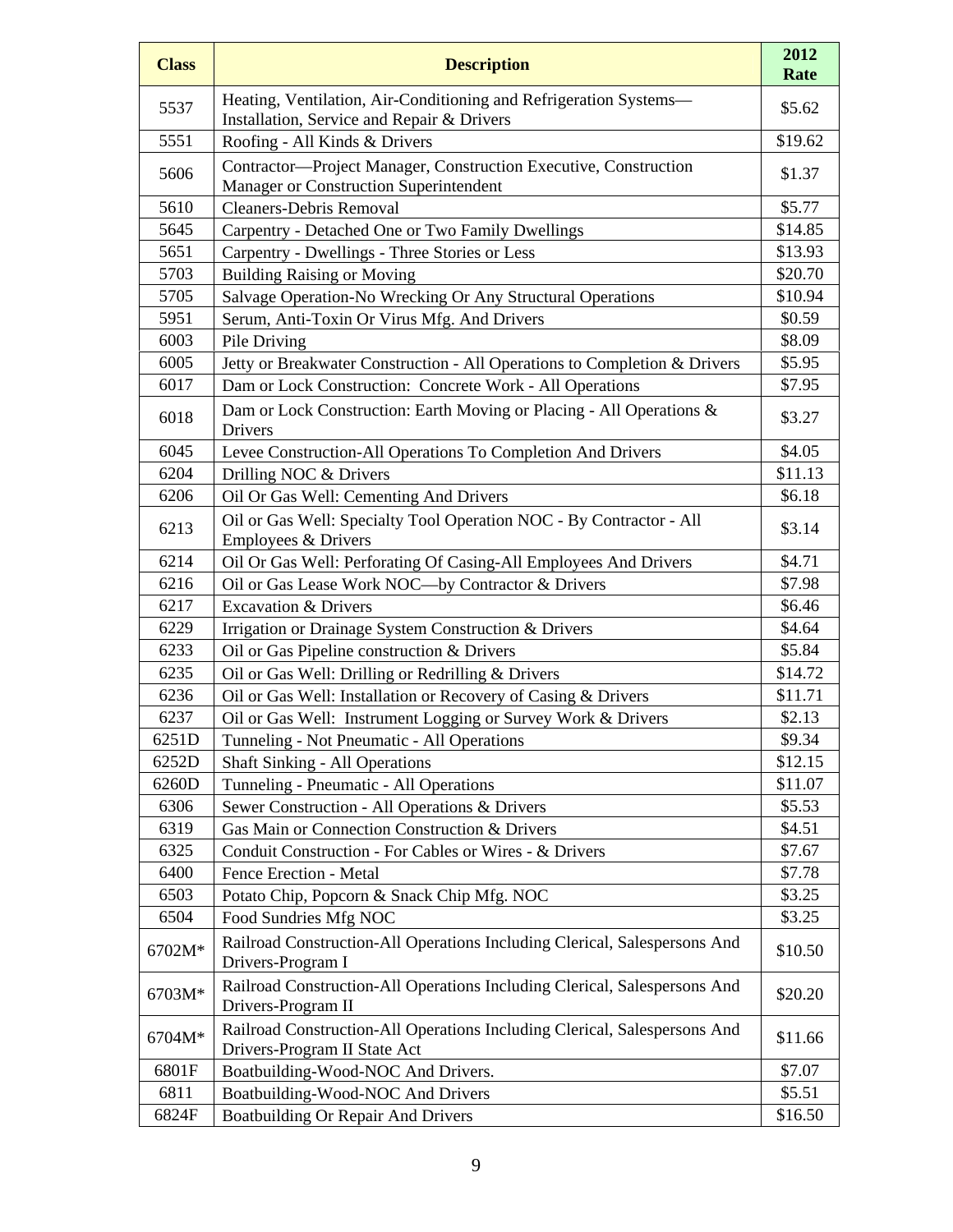| <b>Class</b> | <b>Description</b>                                                                                                  | 2012<br>Rate |
|--------------|---------------------------------------------------------------------------------------------------------------------|--------------|
| 6826F        | <b>Marina And Drivers</b>                                                                                           | \$9.54       |
| 6834         | Boatbuilding or Repair & Drivers - Coverage Under State Act Only                                                    | \$3.97       |
| 6836         | Marina & Drivers - Coverage Under State Act Only                                                                    | \$4.73       |
| 6843F        | Shipbuilding-Iron Or Steel-NOC And Drivers                                                                          | \$17.95      |
| 6845F        | Shipbuilding-Naval And Drivers                                                                                      | \$17.67      |
| 6854         | Shipbuilding-Iron Or Steel-NOC And Drivers                                                                          | \$5.84       |
| 6872F        | Ship Repair Conversion-All Operations And Drivers                                                                   | \$19.15      |
| 6874F        | Painting: Ship Hulls                                                                                                | \$33.74      |
| 6882         | Ship Repair Conversion—All Operations & Drivers. Coverage Under State<br>Act Only                                   | \$3.99       |
| 6884         | Painting Ship Hulls: Coverage Under State Act Only                                                                  | \$11.46      |
| 7016M        | Vessels NOC - Coverage Under Admiralty Law: Program I                                                               | \$5.12       |
| 7024M        | Vessels NOC - Coverage Under Admiralty Law: Program II - State Act<br><b>Benefits</b>                               | \$5.69       |
| 7038M        | Boat Livery - Boat Under 15 Tons - Program I                                                                        | \$6.18       |
| 7046M        | Vessels-Not Self-Propelled-Program I                                                                                | \$9.65       |
| 7047M        | Vessels-NOC                                                                                                         | \$9.87       |
| 7050M        | Boat Livery-Boats Under 15 Tons                                                                                     | \$11.89      |
| 7090M        | Boat Livery - Boat Under 15 Tons - Program II State Act Benefits                                                    | \$6.86       |
| 7098M        | Vessels-Not Self-Propelled-Program II                                                                               | \$10.71      |
| 7099M        | Vessels-Not Self-Propelled-Program II                                                                               | \$18.56      |
| 7133         | Railroad Operation, NOC All Employees & Drivers                                                                     | \$5.26       |
| 7151M        | Railroad Operation-All Employees Including Drivers-Program I                                                        | \$6.81       |
| 7152M        | Railroad Operation-All Employees Including Drivers-Program II                                                       | \$13.11      |
| 7153M        | Railroad Operation-All Employees Including Drivers-Program II                                                       | \$7.57       |
| 7222         | Trucking: Oil Field Equipment-All Employees And Drivers                                                             | \$8.44       |
| 7228         | Trucking Local Hauling Only—All Employees & Drivers                                                                 | \$8.93       |
| 7229         | Trucking Long Distance Hauling-All Employees & Drivers                                                              | \$7.39       |
| 7230         | Trucking Parcel or Package Delivery-All Employees & Drivers                                                         | \$7.03       |
| 7231         | Mail, Parcel, or Package Delivery and Courier or Messenger Service<br>Companies—All Employees & Drivers             | \$9.56       |
| 7232         | Trucking: Mail, Parcel or Package Delivery - Under Contract with the US<br>Postal Service - All Employees & Drivers | \$7.05       |
| 7309F        | Stevedoring: NOC                                                                                                    | \$26.31      |
| 7313F        | Coal Dock Operation And Stevedoring                                                                                 | \$6.62       |
| 7317F        | Stevedoring: By Hand Or Hand Trucks Exclusively                                                                     | \$13.65      |
| 7327F        | Stevedoring: Containerized Freight And Drivers                                                                      | \$22.56      |
| 7333M        | Dredging - All Types - Coverage Under Admiralty Law: Program I                                                      | \$6.88       |
| 7335M        | Dredging - All Types - Coverage Under Admiralty Law: Program II - State<br><b>Act Benefits</b>                      | \$7.64       |
| 7337M        | Dredging-All Types                                                                                                  | \$13.25      |
| 7350F        | Freight Handling NOC                                                                                                | \$21.76      |
| 7360         | Freight Handling NOC - Coverage Under State Act Only                                                                | \$5.76       |
| 7370         | Taxicab Co.: All Other Employees & Drivers                                                                          | \$6.77       |
| 7380         | Drivers, Chauffeurs, Messengers, and Their Helpers NOC - Commercial                                                 | \$4.63       |
| 7382         | Bus Co.: All Other Employees & Drivers                                                                              | \$5.25       |
| 7390         | Beer or Ale Dealer - Wholesale & Drivers                                                                            | \$5.94       |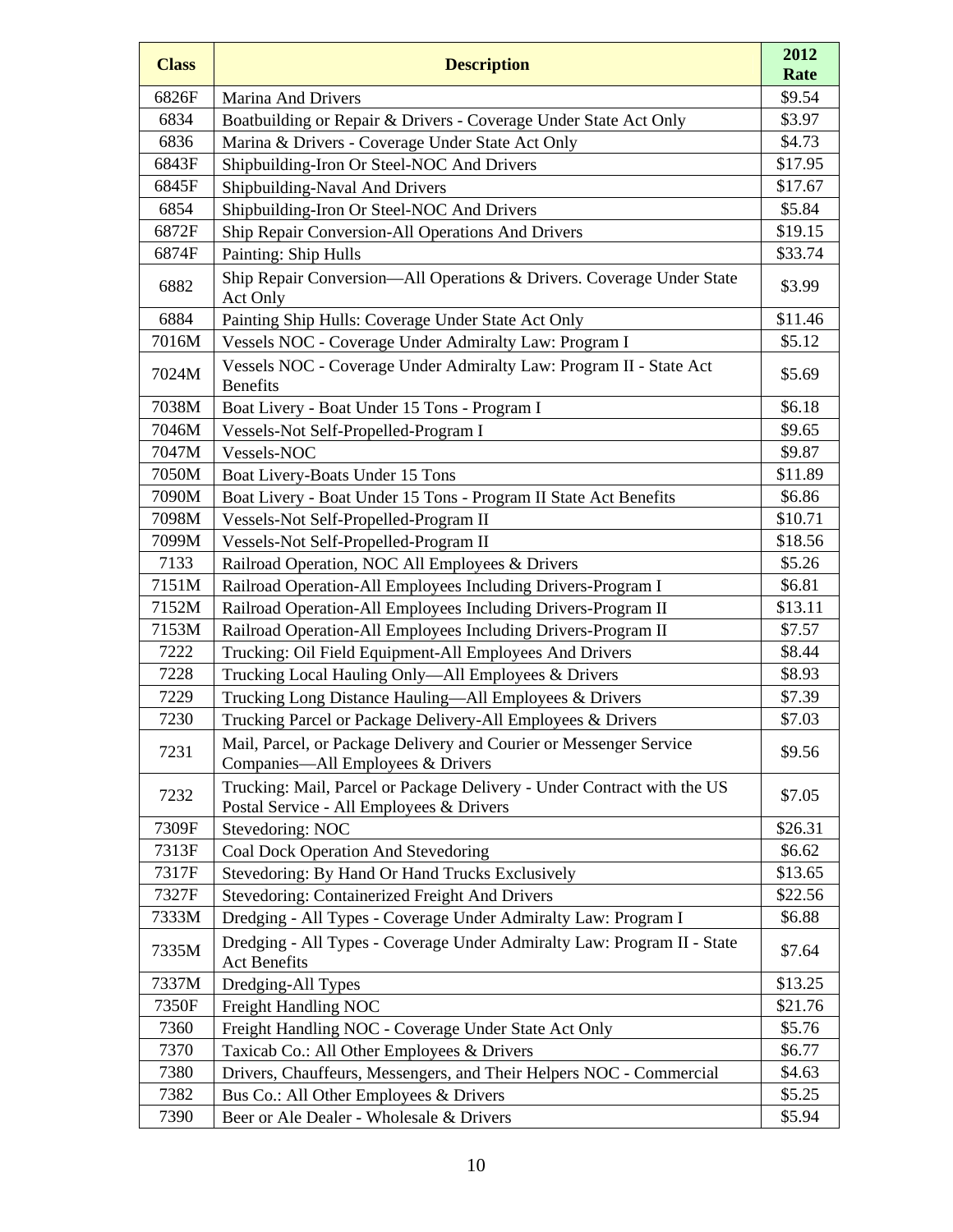| <b>Class</b> | <b>Description</b>                                                                                                                 | 2012<br>Rate |
|--------------|------------------------------------------------------------------------------------------------------------------------------------|--------------|
| 7394M        | Diving - Marine - Coverage Under Admiralty Law: Program I                                                                          | \$9.33       |
| 7395M        | Diving - Marine - Coverage Under Admiralty Law: Program II - State Act<br><b>Benefits</b>                                          | \$10.38      |
| 7398M        | Diving-Marine-Program II                                                                                                           | \$17.98      |
| 7402         | Aviation-Air Traffic Controllers Under Contract with the FAA                                                                       | \$0.29       |
| 7403         | Aviation—All Other Employees & Drivers                                                                                             | \$3.84       |
| 7405N        | Aviation-Air Carrier-Scheduled, Commuter, or Supplemental-Flying<br>Crew                                                           | \$1.19       |
| 7420         | Aviation-Stunt Flying, Racing, or Parachute Jumping-Flying Crew                                                                    | \$16.42      |
| 7421         | Aviation-Transportation of Personnel in Conduct of Employer's<br><b>Business—Flying Crew</b>                                       | \$1.91       |
| 7422         | Aviation-NOC-Other Than Helicopters-Flying Crew                                                                                    | \$2.49       |
| 7425         | <b>Aviation-Helicopters-Flying Crew</b>                                                                                            | \$4.17       |
| 7431N        | Aviation-Air Charter or Air Taxi-Flying Crew                                                                                       | \$1.96       |
| 7445N        | Non-ratable code for 7405                                                                                                          | \$0.64       |
| 7453N        | Non-ratable code for 7431                                                                                                          | \$1.06       |
| 7502         | Gas Co - Natural Gas - Local Distribution & Drivers                                                                                | \$2.98       |
| 7515         | Oil or Gas Pipeline Operation & Drivers                                                                                            | \$2.04       |
| 7520         | <b>Waterworks Operation &amp; Drivers</b>                                                                                          | \$4.40       |
| 7538         | Electric Light or Power Line Construction & Drivers                                                                                | \$9.50       |
| 7539         | Electric Light or Power Co. NOC - All Employees & Drivers                                                                          | \$2.55       |
| 7540         | Electric Light or Power Cooperative - REA Projects Only - All Employees &<br>Drivers                                               | \$4.64       |
| 7580         | Sewage Disposal Plant Operation & Drivers                                                                                          | \$3.47       |
| 7590         | Garbage Works                                                                                                                      | \$4.91       |
| 7600         | Telephone or Telegraph Co.: All Other Employees & Drivers                                                                          | \$3.45       |
| 7601         | Telephone, Telegraph or Fire Alarm Line Construction & Drivers                                                                     | \$4.95       |
| 7605         | Burglar Alarm Installation or Repair & Drivers                                                                                     | \$2.57       |
| 7610         | Radio or Television Broadcasting Station - all employees & Clerical, Drivers                                                       | \$0.54       |
| 7611         | Telephone or Cable TV Line Installation - Contractors, Underground $\&$<br>Drivers                                                 | \$4.23       |
| 7612         | Telephone or Cable TV Line Installation - Contractors, Overhead & Drivers                                                          | \$5.31       |
| 7613         | Telephone or Cable TV Line Installation - Contractors, Service Lines and<br>Connections & Drivers                                  | \$4.91       |
| 7705         | Ambulance Service and EMS Providers & Drivers                                                                                      | \$8.75       |
| 7710         | Firefighters & Drivers                                                                                                             | \$4.01       |
| 7711X*       | Firefighters & Drivers-Volunteer                                                                                                   | \$13.49      |
| 7720         | Police Officers & Drivers                                                                                                          | \$3.12       |
| 7855         | Railroad Construction: Laying or Relaying of Tracks or Maintenance of Way<br>by Contractor-No Work on Elevated Railroads & Drivers | \$8.11       |
| 8001         | Store Florist & Drivers                                                                                                            | \$2.57       |
| 8002         | Automobile Rental Co.: All Other Employees & Counter Personnel, Drivers                                                            | \$2.86       |
| 8006         | Gasoline Station: Self Service and Convenience / Grocery - Retail                                                                  | \$2.21       |
| 8008         | Store: Clothing, Wearing Apparel or Dry Goods - Retail                                                                             | \$1.50       |
| 8010         | Store: Hardware                                                                                                                    | \$2.65       |
| 8013         | Store: Jewelry                                                                                                                     | \$0.46       |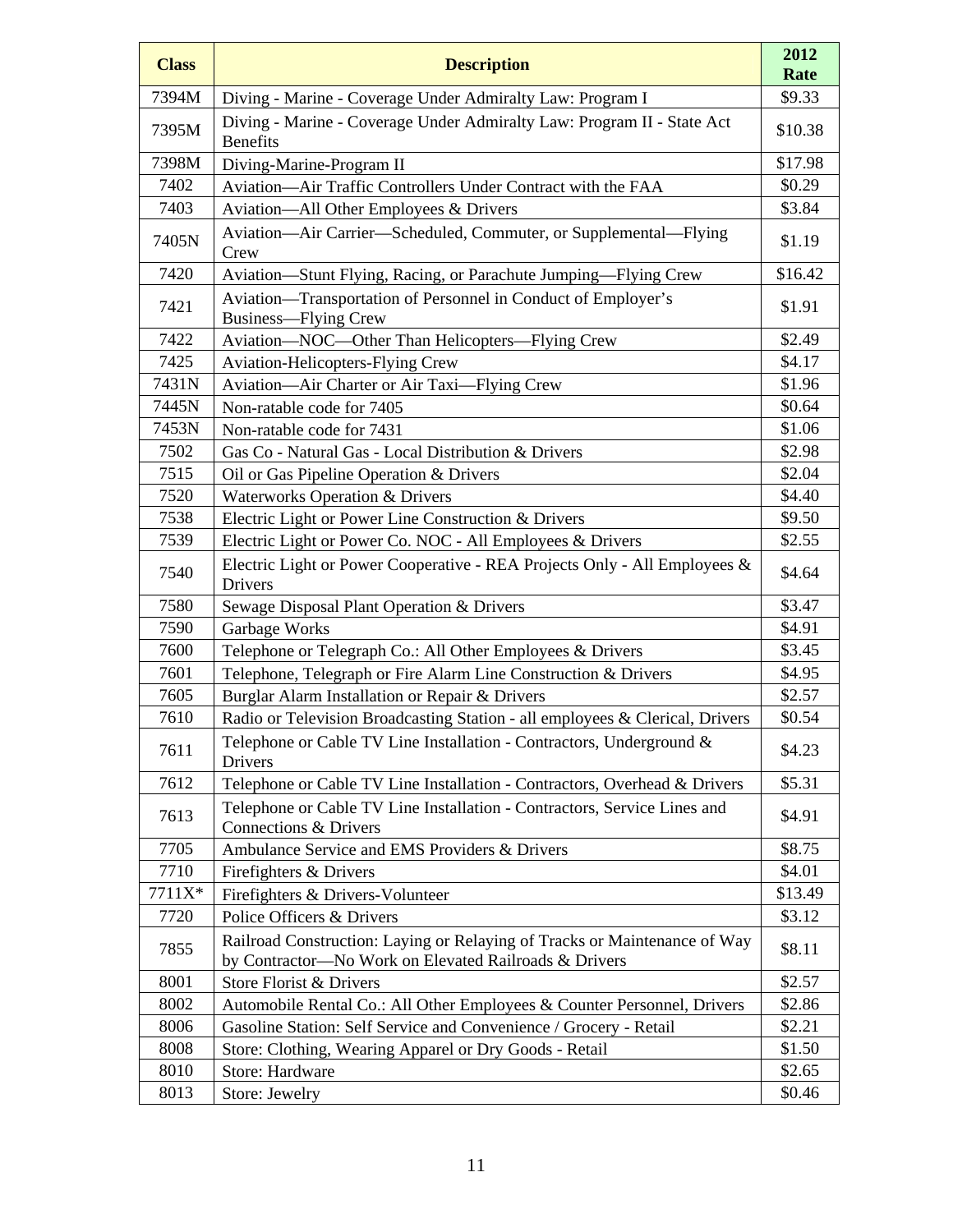| <b>Class</b> | <b>Description</b>                                                                               | 2012<br>Rate |
|--------------|--------------------------------------------------------------------------------------------------|--------------|
| 8015         | Quick Printing-Copying Or Duplicating Service-All Employees &<br>Clerical, Salespersons, Drivers | \$0.78       |
| 8017         | Store: Retail NOC                                                                                | \$1.62       |
| 8018         | Store: Wholesale NOC                                                                             | \$2.45       |
| 8021         | Store Meat, Fish or Poultry Dealer-Wholesale                                                     | \$3.24       |
| 8031         | Store: Meat, Fish or Poultry - Retail                                                            | \$3.04       |
| 8032         | Store Clothing, Wearing Apparel, or Dry Goods-Wholesale                                          | \$2.73       |
| 8033         | Store: Meat, Grocery and Provision Stores Combined - Retail NOC                                  | \$1.99       |
| 8037         | Store-Superstores And Warehouse Clubs                                                            | \$1.62       |
| 8039         | Store Department - Retail                                                                        | \$1.77       |
| 8044         | Store: Furniture & Drivers                                                                       | \$3.38       |
| 8045         | Store: Drug Retail                                                                               | \$1.00       |
| 8046         | Store: Automobile Parts and Accessories NOC & Drivers                                            | \$2.57       |
| 8047         | <b>Store Drug-Wholesale</b>                                                                      | \$1.44       |
| 8058         | Building Material Dealer - New Materials Only: Store Employees                                   | \$2.68       |
| 8072         | Store: Book, Record, Compact Disk, Software, Video or Audio Cassette<br>Retail                   | \$0.95       |
| 8102         | Seed Merchant                                                                                    | \$2.65       |
| 8103         | Wool Merchant                                                                                    | \$4.15       |
| 8105         | <b>Store Hide or Leather Dealer</b>                                                              | \$4.51       |
| 8106         | Iron or Steel Merchant & Drivers                                                                 | \$5.77       |
| 8107         | Machinery Dealer NOC - Store or Yard - & Drivers                                                 | \$3.94       |
| 8111         | Plumbers' Supplies Dealer & Drivers                                                              | \$3.63       |
| 8116         | Farm Machinery Dealer - All Operations & Drivers                                                 | \$3.01       |
| 8203         | Ice Mfg. or Distribution & Drivers                                                               | \$7.75       |
| 8204         | Building Material Yard & Local Managers, Drivers                                                 | \$5.15       |
| 8209         | Vegetable Packing & Drivers                                                                      | \$4.43       |
| 8215         | Feed, Fertilizer, Hay or Grain Dealer & Local Managers, Drivers - No Mfg.                        | \$3.65       |
| 8227         | <b>Construction or Erection Permanent Yard</b>                                                   | \$7.75       |
| 8232         | Lumberyard New Materials Only: All Other Employees & Yard, Warehouse,<br>Drivers                 | \$7.31       |
| 8233         | Coal Merchant & Local Managers, Drivers                                                          | \$5.13       |
| 8235         | Sash, Door or Assembled Millwork Dealers & Drivers                                               | \$4.48       |
| 8263         | Junk Dealer & Drivers                                                                            | \$11.07      |
| 8264         | Bottle Dealer - Used & Drivers                                                                   | \$6.10       |
| 8265         | Iron or Steel Scrap Dealer & Drivers                                                             | \$9.34       |
| 8279         | Stable or Breeding Farm & Drivers                                                                | \$6.72       |
| 8288         | Livestock Dealer or Commission Merchant & Salespersons, Drivers                                  | \$6.72       |
| 8291         | Storage Warehouse - Cold                                                                         | \$4.48       |
| 8292         | Storage Warehouse - NOC                                                                          | \$4.61       |
| 8293         | Storage Warehouse - Furniture & Drivers                                                          | \$11.04      |
| 8304         | Grain Elevator Operation And Local Managers, Drivers                                             | \$6.95       |
| 8350         | Gasoline or Oil Dealer & Drivers                                                                 | \$6.10       |
| 8380         | Automobile Service or Repair Center & Drivers                                                    | \$3.61       |
| 8381         | Gasoline Station Self-Service Only-Retail                                                        | \$2.49       |
| 8385         | <b>Bus Co Garage Employees</b>                                                                   | \$3.50       |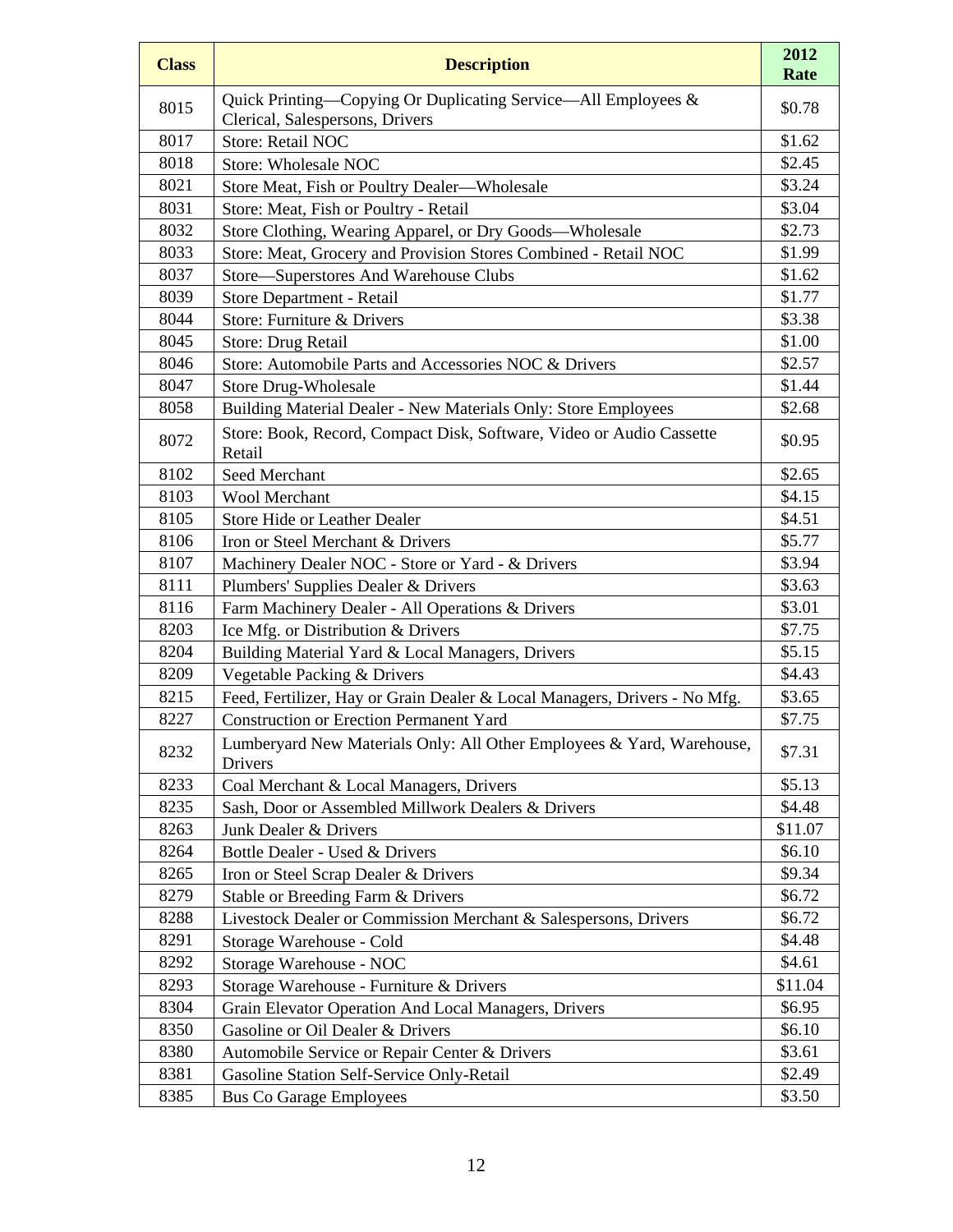| <b>Class</b> | <b>Description</b>                                                                                                         | 2012<br>Rate |
|--------------|----------------------------------------------------------------------------------------------------------------------------|--------------|
| 8392         | Automobile Storage Garage, Parking Lot or Parking Station, Valet Service,<br>Cashiers or Counter Personnel & Drivers       | \$3.09       |
| 8393         | Automobile Body Repair                                                                                                     | \$2.39       |
| 8500         | Metal Scrap Dealer & Drivers                                                                                               | \$10.10      |
| 8601         | Architect or Engineer - Consulting                                                                                         | \$0.87       |
| 8602         | Surveyors, Timber Cruisers, Oil or Gas Geologists or Scouts & Drivers                                                      | \$0.87       |
| 8603         | Architectural or Engineering Firm-Clerical                                                                                 | \$0.34       |
| 8606         | Geophysical Exploration - Seismic - All Employees & Drivers                                                                | \$3.58       |
| 8709F        | Stevedoring: Talliers And Checking Clerks Engaged In Connection With<br><b>Stevedore Work</b>                              | \$8.50       |
| 8719         | Stevedoring: Talliers and Checking Clerks Engaged in Connection with<br>Stevedore Work - Coverage Under State Act Only     | \$3.27       |
| 8720         | Inspection of Risks for Insurance or Valuation Purposes NOC                                                                | \$1.65       |
| 8721         | Real Estate Appraisal Company - Outside Employees                                                                          | \$0.34       |
| 8723         | <b>Insurance Companies--Including Clerical and Salespersons</b>                                                            | \$0.34       |
| 8725         | Inventory Counters—Traveling—Including Salespersons & Clerical                                                             | \$1.65       |
| 8726F        | Steamship Line Or Agency-Port Employees: Superintendents, Captains,<br>Engineers, Stewards Or Their Assistants, Pay Clerks | \$5.50       |
| 8734M        | Salespersons, Collectors Or Messengers-Outside-Program II                                                                  | \$0.87       |
| 8737M        | Salespersons, Collectors Or Messengers-Outside-Program I                                                                   | \$0.78       |
| 8738M        | Salespersons, Collectors Or Messengers-Outside-Program II                                                                  | \$1.51       |
| 8742         | Salespersons or Collectors-Outside                                                                                         | \$0.60       |
| 8745         | News Agent or Distributor of Magazines or Other Periodicals - Not Retail<br>Dealer - & Salespersons, Drivers               | \$5.66       |
| 8748         | <b>Automobile Salespersons</b>                                                                                             | \$0.74       |
| 8755         | Labor Union - All Employees                                                                                                | \$0.47       |
| 8799         | Mailing or Addressing Company or Letter Service Shop-Clerical Staff                                                        | \$0.98       |
| 8800         | Mailing or Addressing Company or Letter Service Shop                                                                       | \$1.28       |
| 8803         | Auditors, Accountant or Factory Cost or Office Systematizer - Traveling                                                    | \$0.11       |
| 8805M        | Clerical Office Employees-NOC-Program II                                                                                   | \$0.49       |
| 8810         | <b>Clerical Office Employees NOC</b>                                                                                       | \$0.34       |
| 8814M        | Clerical Office Employees-NOC-Program I                                                                                    | \$0.45       |
| 8815M        | Clerical Office Employees-NOC-Program II                                                                                   | \$0.85       |
| 8820         | Attorney - All Employees & Clerical, Messengers, Drivers                                                                   | \$0.20       |
| 8824         | <b>Retirement Living Centers Health Care Employees</b>                                                                     | \$4.19       |
| 8825         | <b>Retirement Living Centers Food Service Employees</b>                                                                    | \$2.45       |
| 8826         | Retirement Living Centers: All Other Employees, Salespersons & Drivers                                                     | \$2.94       |
| 8829         | Convalescent or Nursing Home - All Employees                                                                               | \$4.33       |
| 8831         | Hospital - Veterinary & Drivers                                                                                            | \$1.72       |
| 8832         | Physician & Clerical                                                                                                       | \$0.38       |
| 8833         | <b>Hospital - Professional Employees</b>                                                                                   | \$1.11       |
| 8835         | Home, Public, and Traveling Healthcare—All Employees                                                                       | \$3.30       |
| 8842         | Mental Health Group Care Homes-All Employees And Drivers                                                                   | \$2.83       |
| 8855         | Banks and Trust Companies--All Employees, Salespersons, Drivers &<br>Clerical                                              | \$0.34       |
| 8856         | Check Cashing Establishments--All Employees, Salespersons, Drivers &<br>Clerical                                           | \$0.34       |
| 8864         | Social Services Organization-All Employees, Salespersons and Drivers                                                       | \$2.31       |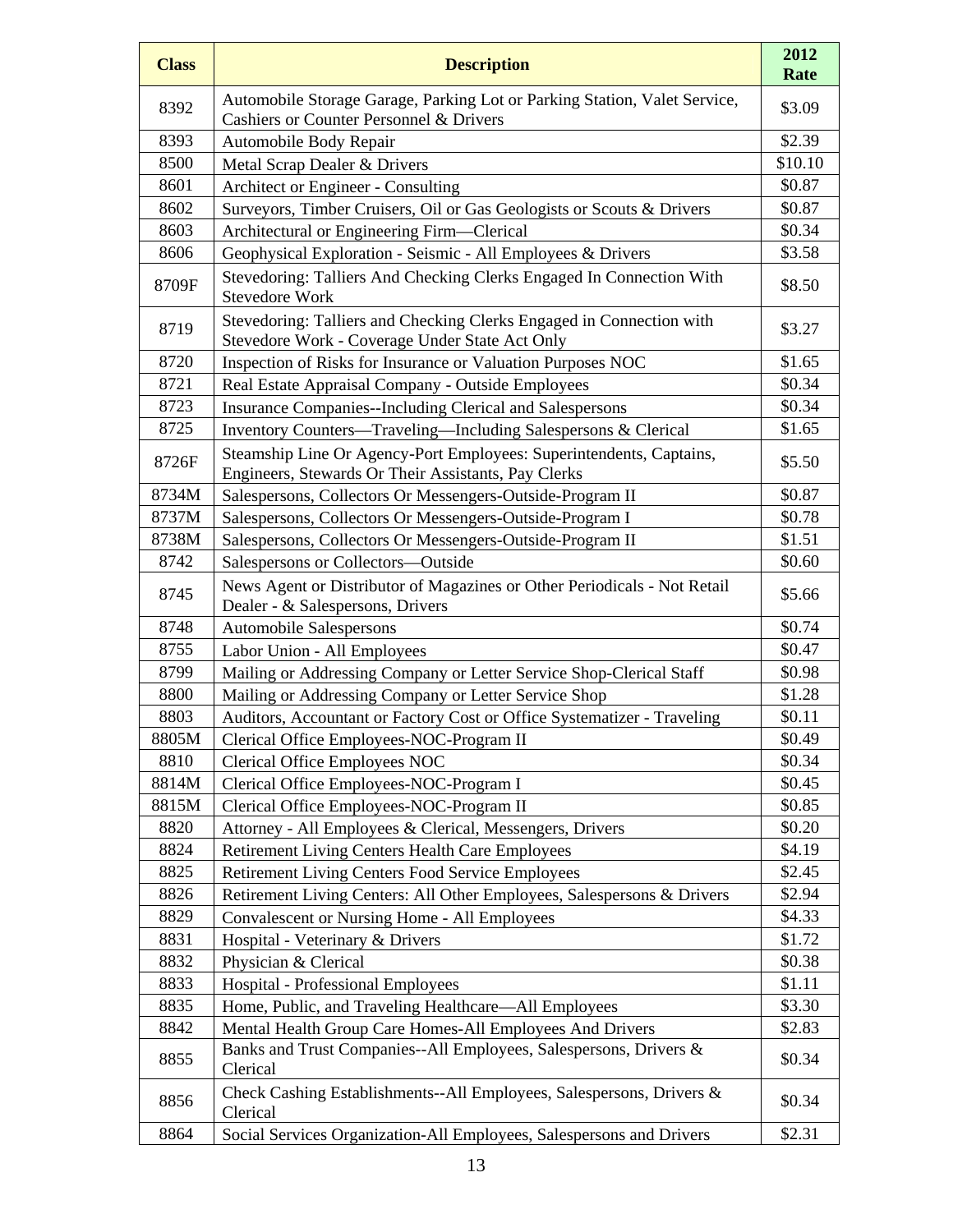| <b>Class</b> | <b>Description</b>                                                                                                                                                 | 2012<br>Rate |
|--------------|--------------------------------------------------------------------------------------------------------------------------------------------------------------------|--------------|
| 8868         | College: Professional Employees & Clerical                                                                                                                         | \$0.39       |
| 8869         | Child Day Care Center - Professional Employees and Clerical, Salespersons                                                                                          | \$1.18       |
| 8871         | <b>Clerical Telecommuter Employees</b>                                                                                                                             | \$0.25       |
| 8901         | Telephone or Telegraph Co Office or Exchange Employees & Clerical                                                                                                  | \$0.21       |
| 9012         | Buildings - Operation by Owner, Lessee or Real Estate Management Firm:<br>Professional Employees, Property Managers and Leasing Agents & Clerical,<br>Salespersons | \$1.52       |
| 9014         | Building Operation by Contractors & Drivers                                                                                                                        | \$3.11       |
| 9015         | Buildings - Operation by Owner or Lessee or Real Estate Management Firm:<br>All Other Employees                                                                    | \$3.50       |
| 9016         | Amusement Park or Exhibition Operation & Drivers                                                                                                                   | \$3.02       |
| 9019         | Bridge or Vehicular Tunnel Operation & Drivers                                                                                                                     | \$2.24       |
| 9033         | Housing Authority & Clerical, Salespersons, Drivers                                                                                                                | \$2.62       |
| 9040         | Hospital: All Other Employees                                                                                                                                      | \$5.71       |
| 9044         | Casino Gambling - Hotel all Employees & Clerical, Salespersons, Drivers                                                                                            | \$1.90       |
| 9052         | Hotel: All Other Employees & Salespersons, Drivers                                                                                                                 | \$2.39       |
| 9058         | <b>Hotel Restaurant Employees</b>                                                                                                                                  | \$1.93       |
| 9060         | Club - Country, Golf, Fishing or Yacht - & Clerical                                                                                                                | \$2.01       |
| 9061         | Club NOC & Clerical                                                                                                                                                | \$1.44       |
| 9062         | Casino Gambling: All Employees & Clerical, Salespersons, Drivers                                                                                                   | \$1.44       |
| 9063         | YMCA, YWCA, YMHA or YWHA, Institution - All Employees & Clerical                                                                                                   | \$1.03       |
| 9077F        | United States Armed Service Risk-All Employees & Drivers                                                                                                           | \$3.41       |
| 9082         | <b>Restaurant NOC</b>                                                                                                                                              | \$1.54       |
| 9083         | <b>Restaurant: Fast Food</b>                                                                                                                                       | \$1.70       |
| 9084         | Bar, Discotheque, Lounge, Nightclub or Tavern                                                                                                                      | \$1.55       |
| 9088a        | Rocket Or Missile Testing Or Launching & Drivers                                                                                                                   | a            |
| 9089         | <b>Billiard Hall</b>                                                                                                                                               | \$0.96       |
| 9093         | <b>Bowling Lane</b>                                                                                                                                                | \$1.44       |
| 9101         | College: All Other employees                                                                                                                                       | \$4.53       |
| 9102         | Park, NOC - All Employees & Drivers                                                                                                                                | \$4.19       |
| 9154         | Theater NOC: All Other Employees                                                                                                                                   | \$1.73       |
| 9156         | Theater NOC: Players, Entertainers or Musicians                                                                                                                    | \$2.16       |
| 9170         | Buildings-Operation by Contractors-Includes window cleaning above one<br>story                                                                                     | \$4.23       |
| 9178         | Athletic Sports or Park: Non-contact Sports                                                                                                                        | \$5.07       |
| 9179         | Athletic Sports or Park: Contact Sports                                                                                                                            | \$26.63      |
| 9180         | Amusement Device Operation NOC - Not Traveling - & Drivers                                                                                                         | \$7.88       |
| 9182         | Athletic Sports or Park: Operations & Drivers                                                                                                                      | \$2.67       |
| 9186         | Carnival, Circus or Amusement Device Operator - Traveling - All<br>Employees & Drivers                                                                             | \$14.62      |
| 9220         | Cemetery Operation & Drivers                                                                                                                                       | \$5.38       |
| 9402         | <b>Street Cleaning &amp; Drivers</b>                                                                                                                               | \$6.29       |
| 9403         | Garbage, Ashes or Refuse Collection & Drivers                                                                                                                      | \$9.99       |
| 9410         | Municipal, Township, County or State Employee NOC                                                                                                                  | \$3.56       |
| 9448X        | Rehabilitation Services-Participants-Unpaid Work Based Training Program                                                                                            | \$3.04       |
| 9449X        | Board of Education-Students-Unpaid Work Based Training Program                                                                                                     | \$2.24       |
| 9501         | Painting: Shop Only & Drivers                                                                                                                                      | \$3.37       |